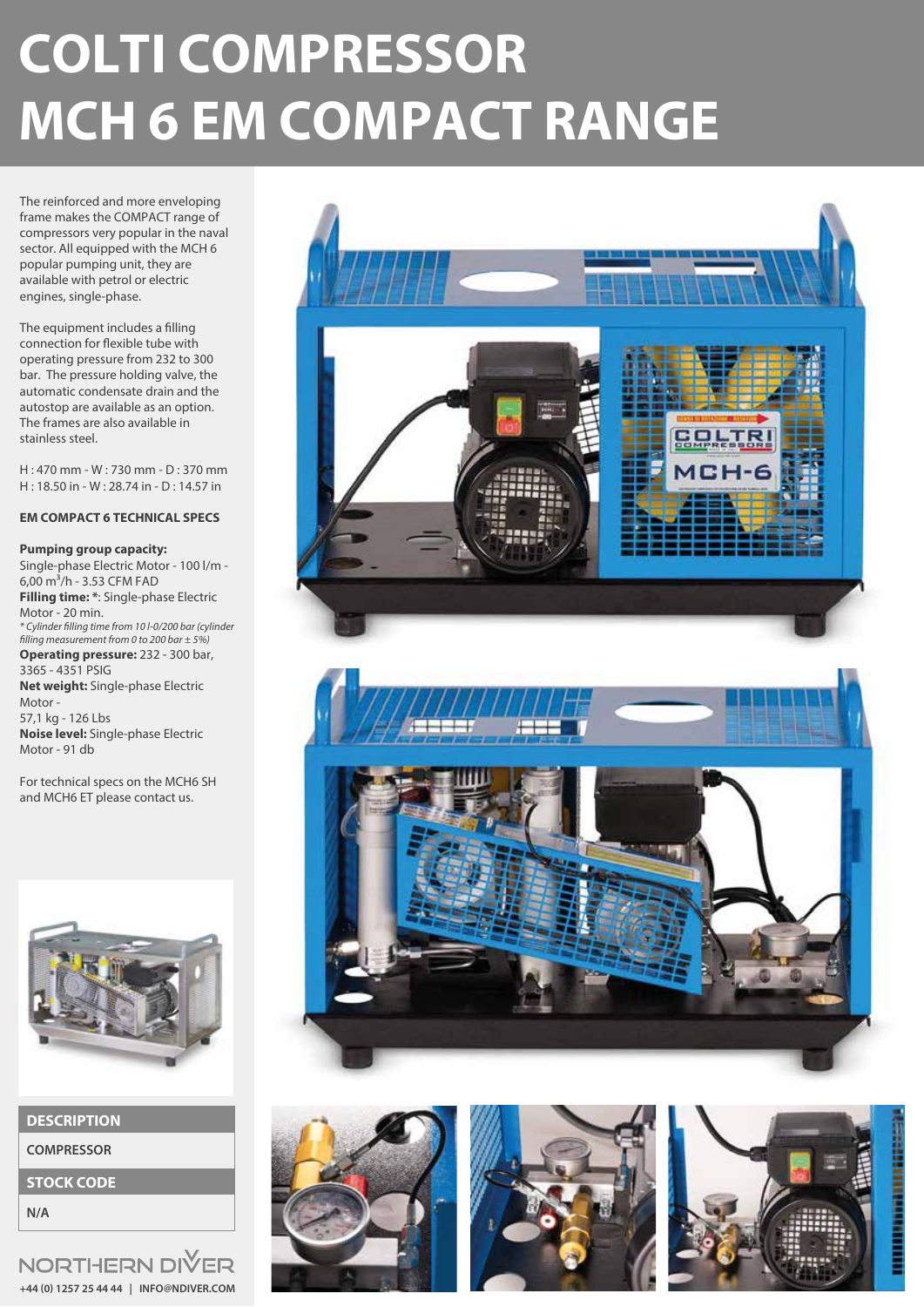## **MCH 6 MACHINE PARTS**

#### **Components**

1. Frame 2. Pressure gauge 3. Tube 4. Refill valve 5. Electric motor 6. Compressor 7. Oil cap 8. Air filter 9. Protection mesh

- 10. Vibration damping
- 11. Cooling fan
- 12. Track
- 13. Purifier filter
- 14. Condensate separator
- 15. Safety valve
- 16. Condensate drain





### **DESCRIPTION**

**COMPRESSOR**

**STOCK CODE**

**N/A**

NORTHERN DIVER **+44 (0) 1257 25 44 44 | INFO@NDIVER.COM**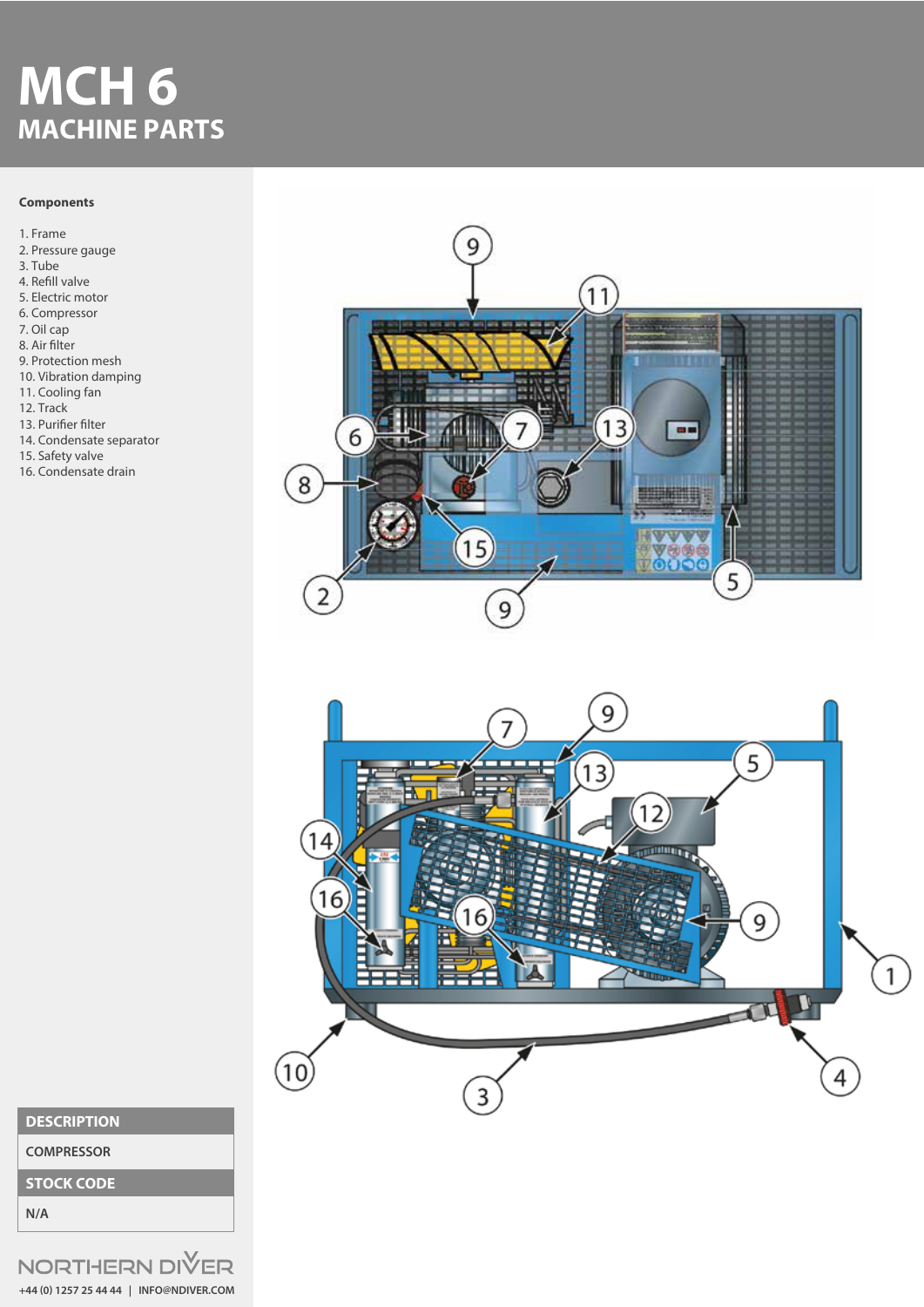### **MCH 6 TECHNICAL DRAWINGS**

H: 470 mm - W: 730 mm - D: 370 mm

H: 18.50 in - W: 28.74 in - D: 14.57 in